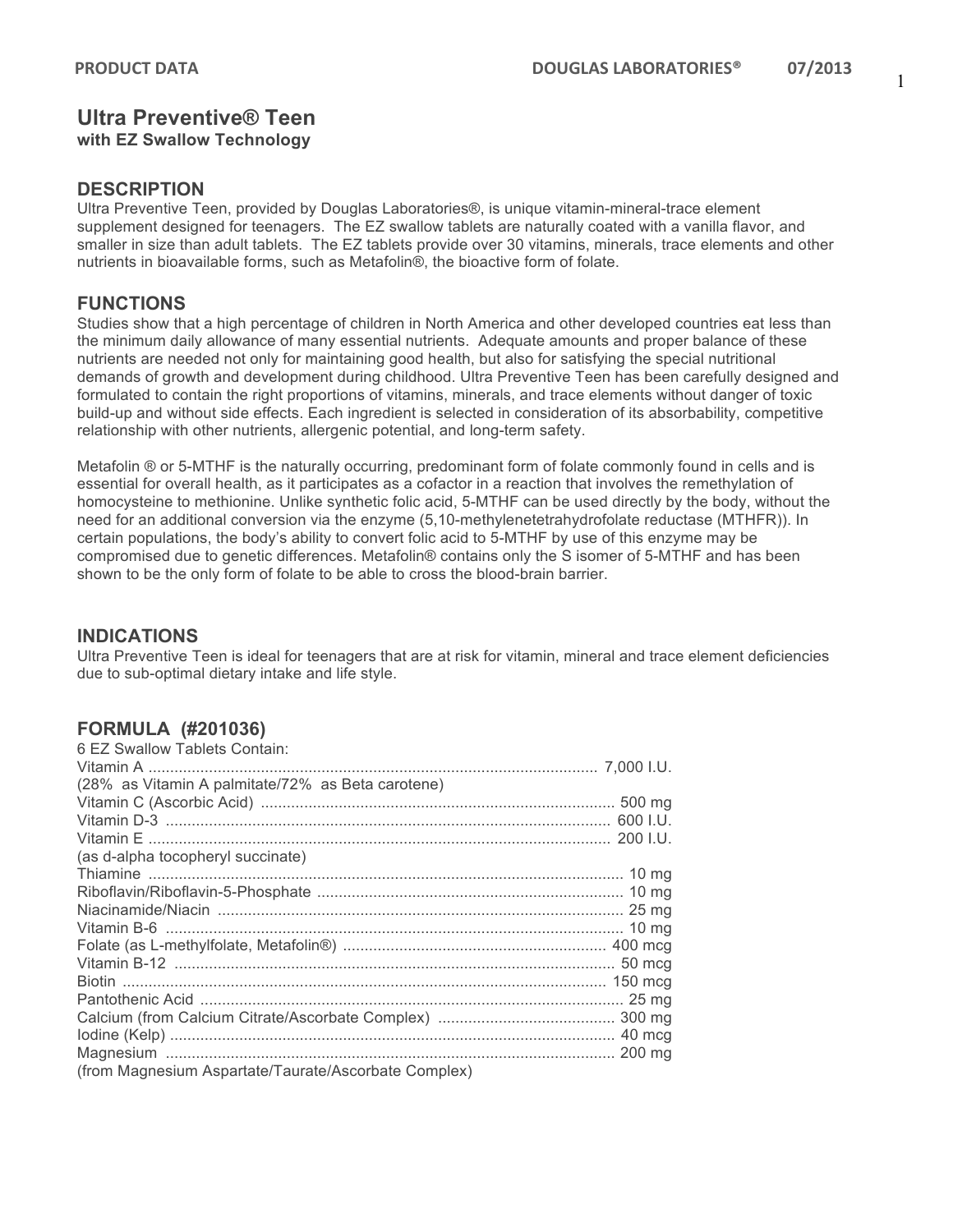#### **Ultra Preventive® Teen**  with **EZ Swallow Technology**

| WILLI EZ SWAIIOW TECHNOLOGY                                |  |
|------------------------------------------------------------|--|
|                                                            |  |
|                                                            |  |
| (as Krebst)                                                |  |
|                                                            |  |
| Manganese (from Manganese Aspartate/Sulfate Complex)  4 mg |  |
|                                                            |  |
|                                                            |  |
|                                                            |  |
|                                                            |  |
|                                                            |  |
|                                                            |  |
|                                                            |  |
|                                                            |  |
|                                                            |  |
| (mineral complex with sea vegetation)                      |  |
|                                                            |  |
|                                                            |  |
|                                                            |  |
|                                                            |  |
|                                                            |  |
|                                                            |  |

Other ingredients: cellulose, dicalcium phosphate, vegetable stearate, silica, dextrose, titanium dioxide, riboflavin, magnesium silicate, glycerin, natural vanilla flavor.

# **SUGGESTED USE**

Adults take 6 tablets daily with meals or as directed by a healthcare professional.

### **SIDE EFFECTS**

No adverse side effects have been reported.

# **STORAGE**

Store in a cool, dry place, away from direct light. Keep out of reach of children.

# **REFERENCES**

Albertson AM, Tobelmann RC, Engstrom A, Asp EH. Nutrient intakes of 2- to 10-year-old American children: 10-year trends. J Am Diet Assoc 1992;92:1492-6.

American Academy of Pediatrics, Committee on Nutrition. Pediatric Nutrition Handbook, Barness LA, 1993. Berenson GS, Srinivasan SR, Nicklas TA. Atherosclerosis: a nutritional disease of childhood. Am J Cardiol 1998;82:22T-29T.

Breslow RA, Subar AF, Patterson BH, Block G. Trends in food intake: the 1987 and 1992 National Health Interview Surveys. Nutr Cancer 1997;28:86-92.

Lee WT, Leung SS, Leung DM, Tsang HS, Lau J, Cheng JC. A randomized double-blind controlled calcium supplementation trial, and bone and height acquisition in children. Br J Nutr 1995;74:125-39. Lee WT, Leung SS, Leung DM, Wang SH, Xu YC, Zeng WP, Cheng JC. Bone mineral acquisition in low calcium intake children following the withdrawal of calcium supplement. Acta Paediatr 1997;86:570-6. National Research Council, Food and Nutrition Board. Recommended Dietary Allowances. National Academy Press, Washington DC, 1989.